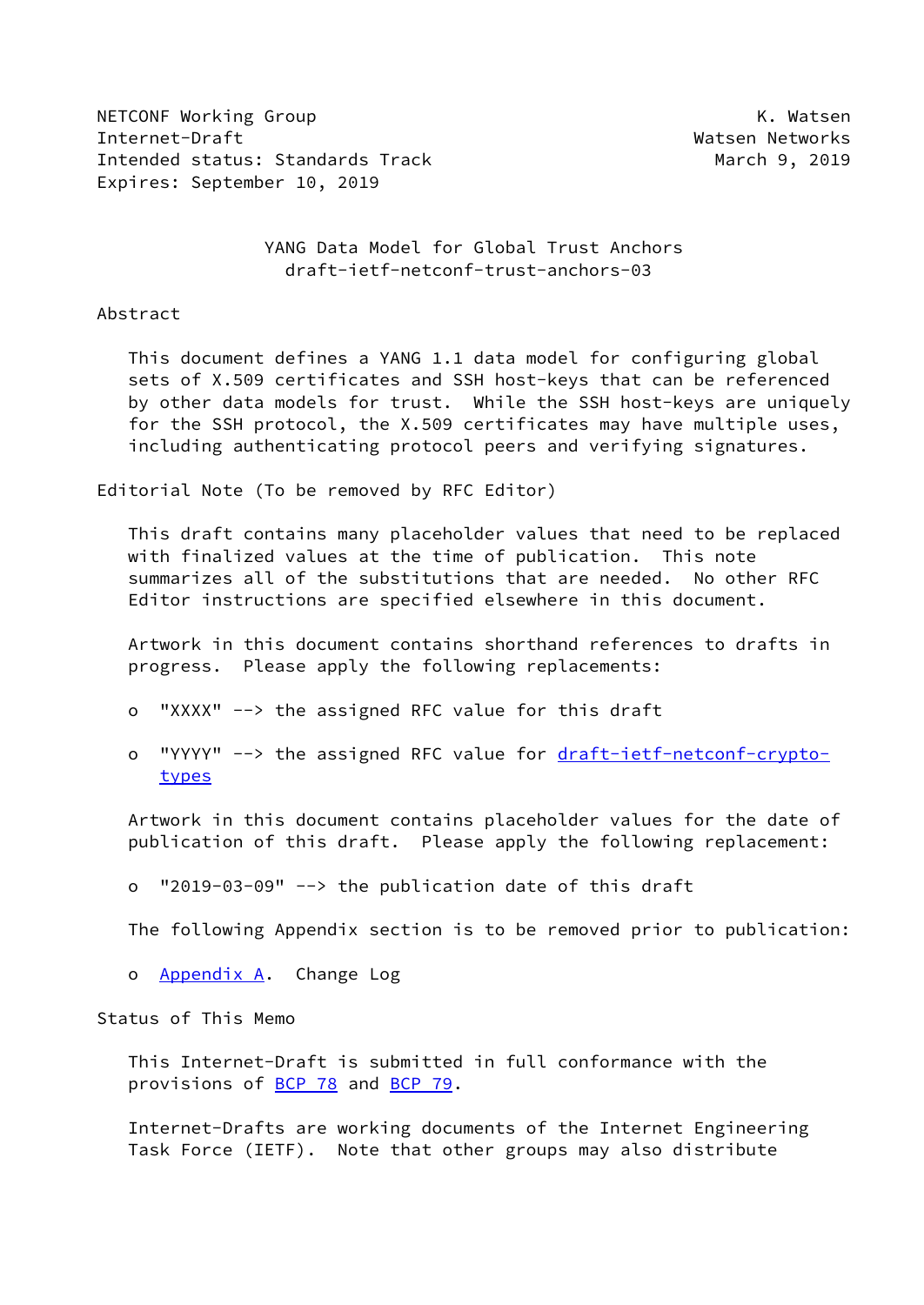working documents as Internet-Drafts. The list of current Internet- Drafts is at<https://datatracker.ietf.org/drafts/current/>.

 Internet-Drafts are draft documents valid for a maximum of six months and may be updated, replaced, or obsoleted by other documents at any time. It is inappropriate to use Internet-Drafts as reference material or to cite them other than as "work in progress."

This Internet-Draft will expire on September 10, 2019.

Copyright Notice

 Copyright (c) 2019 IETF Trust and the persons identified as the document authors. All rights reserved.

This document is subject to **[BCP 78](https://datatracker.ietf.org/doc/pdf/bcp78)** and the IETF Trust's Legal Provisions Relating to IETF Documents [\(https://trustee.ietf.org/license-info](https://trustee.ietf.org/license-info)) in effect on the date of publication of this document. Please review these documents carefully, as they describe your rights and restrictions with respect to this document. Code Components extracted from this document must include Simplified BSD License text as described in Section 4.e of the Trust Legal Provisions and are provided without warranty as described in the Simplified BSD License.

Table of Contents

|      |                                        |                       |  |  |  |  |  |  |  |  |  |  | $\overline{3}$ |
|------|----------------------------------------|-----------------------|--|--|--|--|--|--|--|--|--|--|----------------|
| 1.1. |                                        | Requirements Language |  |  |  |  |  |  |  |  |  |  | $\overline{3}$ |
|      |                                        |                       |  |  |  |  |  |  |  |  |  |  | $\overline{3}$ |
|      |                                        |                       |  |  |  |  |  |  |  |  |  |  | $\overline{3}$ |
| 2.1. |                                        |                       |  |  |  |  |  |  |  |  |  |  |                |
|      |                                        |                       |  |  |  |  |  |  |  |  |  |  |                |
|      |                                        |                       |  |  |  |  |  |  |  |  |  |  |                |
|      |                                        |                       |  |  |  |  |  |  |  |  |  |  | 11             |
|      |                                        |                       |  |  |  |  |  |  |  |  |  |  | 12             |
|      | $4.1$ . The IETF XML Registry 12       |                       |  |  |  |  |  |  |  |  |  |  |                |
|      | 4.2. The YANG Module Names Registry 12 |                       |  |  |  |  |  |  |  |  |  |  |                |
|      |                                        |                       |  |  |  |  |  |  |  |  |  |  |                |
| 5.1. |                                        |                       |  |  |  |  |  |  |  |  |  |  |                |
|      | $5.2$ . Informative References 13      |                       |  |  |  |  |  |  |  |  |  |  |                |
|      |                                        |                       |  |  |  |  |  |  |  |  |  |  |                |
| A.1. |                                        |                       |  |  |  |  |  |  |  |  |  |  |                |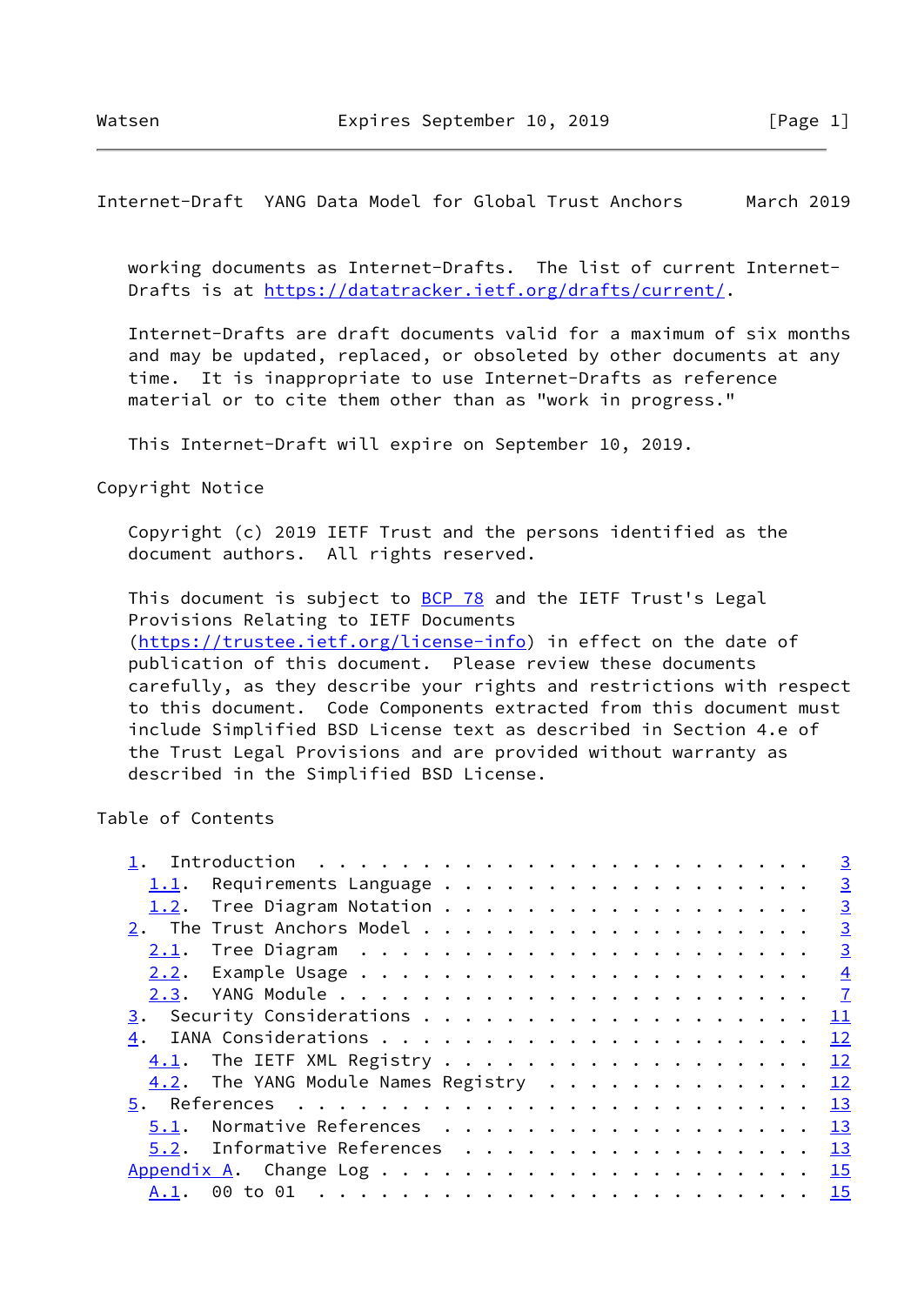Watsen Expires September 10, 2019 [Page 2]

<span id="page-2-1"></span>Internet-Draft YANG Data Model for Global Trust Anchors March 2019

#### <span id="page-2-0"></span>[1](#page-2-0). Introduction

This document defines a YANG 1.1 [\[RFC7950](https://datatracker.ietf.org/doc/pdf/rfc7950)] data model for configuring global sets of X.509 certificates and SSH host-keys that can be referenced by other data models for trust. While the SSH host-keys are uniquely for the SSH protocol, the X.509 certificates may be used for multiple uses, including authenticating protocol peers and verifying signatures.

 This document in compliant with Network Management Datastore Architecture (NMDA) [\[RFC8342](https://datatracker.ietf.org/doc/pdf/rfc8342)]. For instance, to support trust anchors installed during manufacturing, it is expected that such data may appear only in <operational>.

#### <span id="page-2-2"></span>[1.1](#page-2-2). Requirements Language

 The key words "MUST", "MUST NOT", "REQUIRED", "SHALL", "SHALL NOT", "SHOULD", "SHOULD NOT", "RECOMMENDED", "NOT RECOMMENDED", "MAY", and "OPTIONAL" in this document are to be interpreted as described in [BCP](https://datatracker.ietf.org/doc/pdf/bcp14) [14](https://datatracker.ietf.org/doc/pdf/bcp14) [[RFC2119\]](https://datatracker.ietf.org/doc/pdf/rfc2119) [\[RFC8174](https://datatracker.ietf.org/doc/pdf/rfc8174)] when, and only when, they appear in all capitals, as shown here.

<span id="page-2-3"></span>[1.2](#page-2-3). Tree Diagram Notation

 Tree diagrams used in this document follow the notation defined in [\[RFC8340](https://datatracker.ietf.org/doc/pdf/rfc8340)].

<span id="page-2-4"></span>[2](#page-2-4). The Trust Anchors Model

<span id="page-2-5"></span>[2.1](#page-2-5). Tree Diagram

 The following tree diagram provides an overview of the "ietf-trust anchors" module.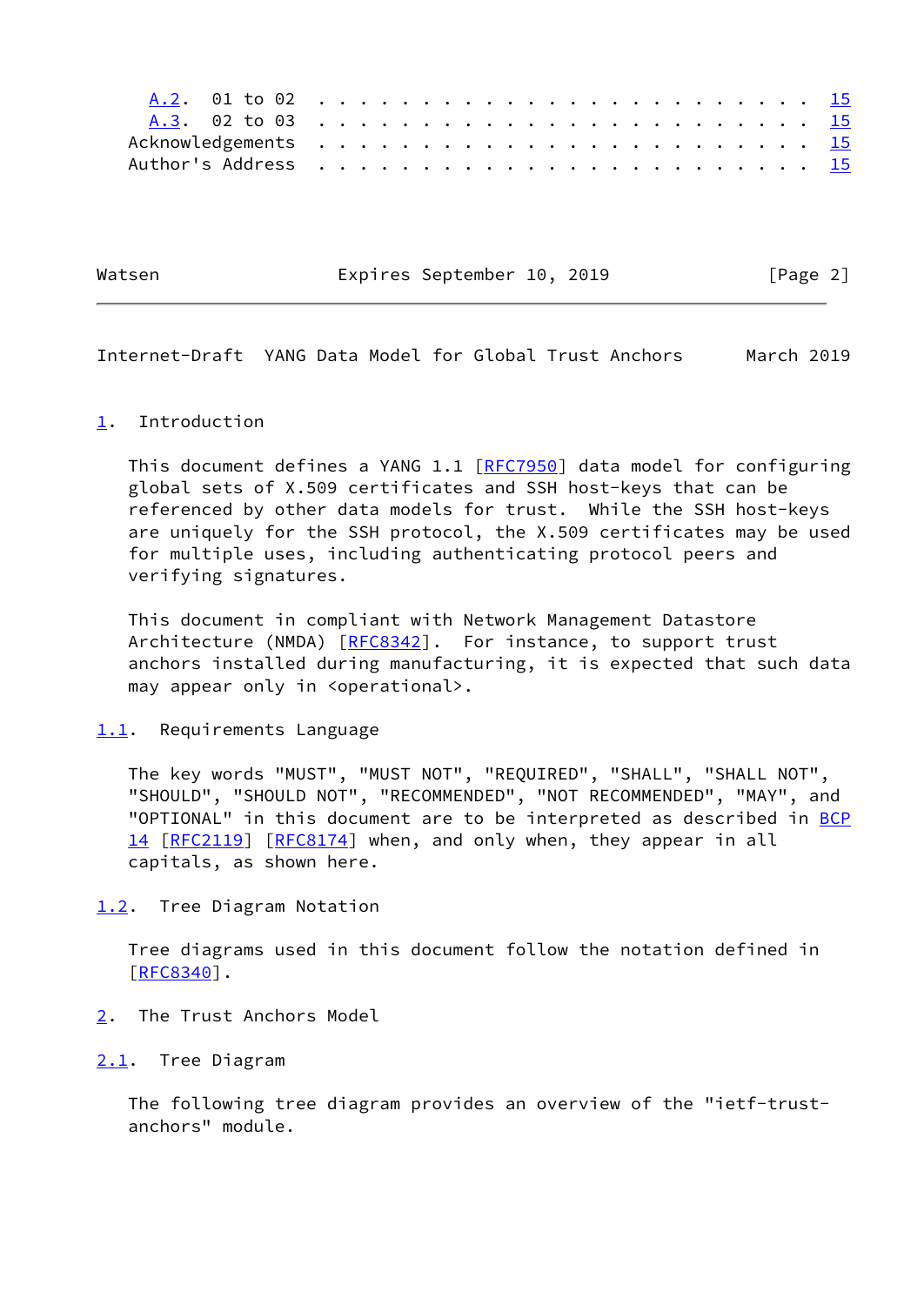## Watsen **Expires September 10, 2019** [Page 3]

<span id="page-3-1"></span>Internet-Draft YANG Data Model for Global Trust Anchors March 2019

 module: ietf-trust-anchors +--rw trust-anchors +--rw pinned-certificates\* [name] {x509-certificates}? | +--rw name string | +--rw description? string | +--rw pinned-certificate\* [name] | +--rw name string | +--rw cert trust-anchor-cert-cms | +---n certificate-expiration | +-- expiration-date yang:date-and-time +--rw pinned-host-keys\* [name] {ssh-host-keys}? +--rw name string +--rw description? string +--rw pinned-host-key\* [name] +--rw name string +--rw host-key ct:ssh-host-key

# <span id="page-3-0"></span>[2.2](#page-3-0). Example Usage

The following example illustrates trust anchors in <operational> as described by Section [5.3 in \[RFC8342\]](https://datatracker.ietf.org/doc/pdf/rfc8342#section-5.3). This datastore view illustrates data set by the manufacturing process alongside conventional configuration. This trust anchors instance has six sets of pinned certificates and one set of pinned host keys.

```
 <trust-anchors
    xmlns="urn:ietf:params:xml:ns:yang:ietf-trust-anchors"
    xmlns:or="urn:ietf:params:xml:ns:yang:ietf-origin">
```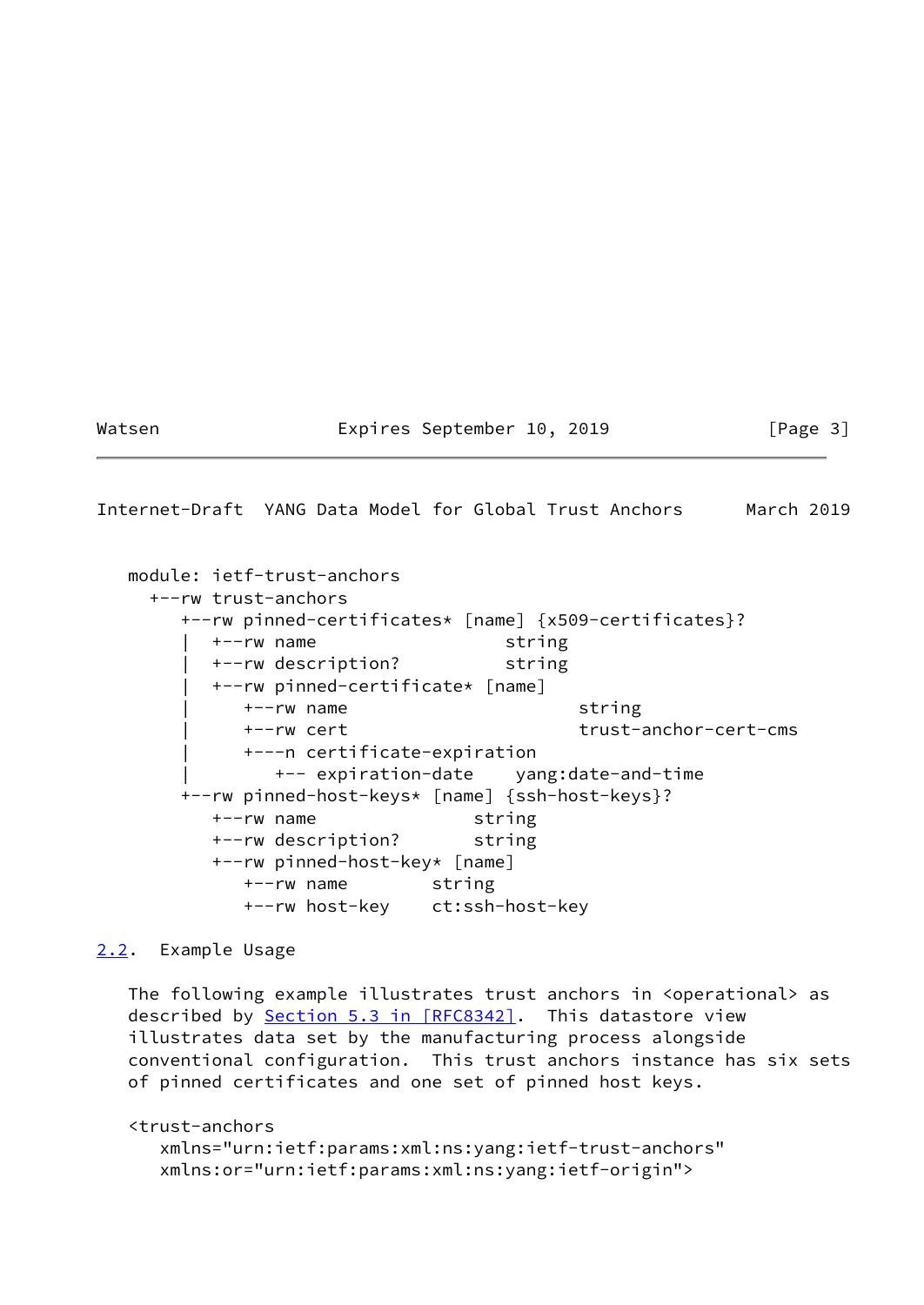```
 <!-- Manufacturer's trusted root CA certs -->
 <pinned-certificates or:origin="or:system">
   <name>manufacturers-root-ca-certs</name>
   <description>
     Certificates built into the device for authenticating
     manufacturer-signed objects, such as TLS server certificates,
     vouchers, etc. Note, though listed here, these are not
     configurable; any attempt to do so will be denied.
   </description>
   <pinned-certificate>
     <name>Manufacturer Root CA cert 1</name>
     <cert>base64encodedvalue==</cert>
   </pinned-certificate>
   <pinned-certificate>
     <name>Manufacturer Root CA cert 2</name>
     <cert>base64encodedvalue==</cert>
   </pinned-certificate>
 </pinned-certificates>
```
Watsen **Expires September 10, 2019** [Page 4]

Internet-Draft YANG Data Model for Global Trust Anchors March 2019

```
 <!-- specific end-entity certs for authenticating servers -->
 <pinned-certificates or:origin="or:intended">
   <name>explicitly-trusted-server-certs</name>
   <description>
     Specific server authentication certificates for explicitly
     trusted servers. These are needed for server certificates
     that are not signed by a pinned CA.
   </description>
   <pinned-certificate>
     <name>Fred Flintstone</name>
     <cert>base64encodedvalue==</cert>
  </pinned-certificate>
 </pinned-certificates>
 <!-- trusted CA certs for authenticating servers -->
 <pinned-certificates or:origin="or:intended">
   <name>explicitly-trusted-server-ca-certs</name>
   <description>
    Trust anchors (i.e. CA certs) that are used to authenticate
     server connections. Servers are authenticated if their
     certificate has a chain of trust to one of these CA
     certificates.
```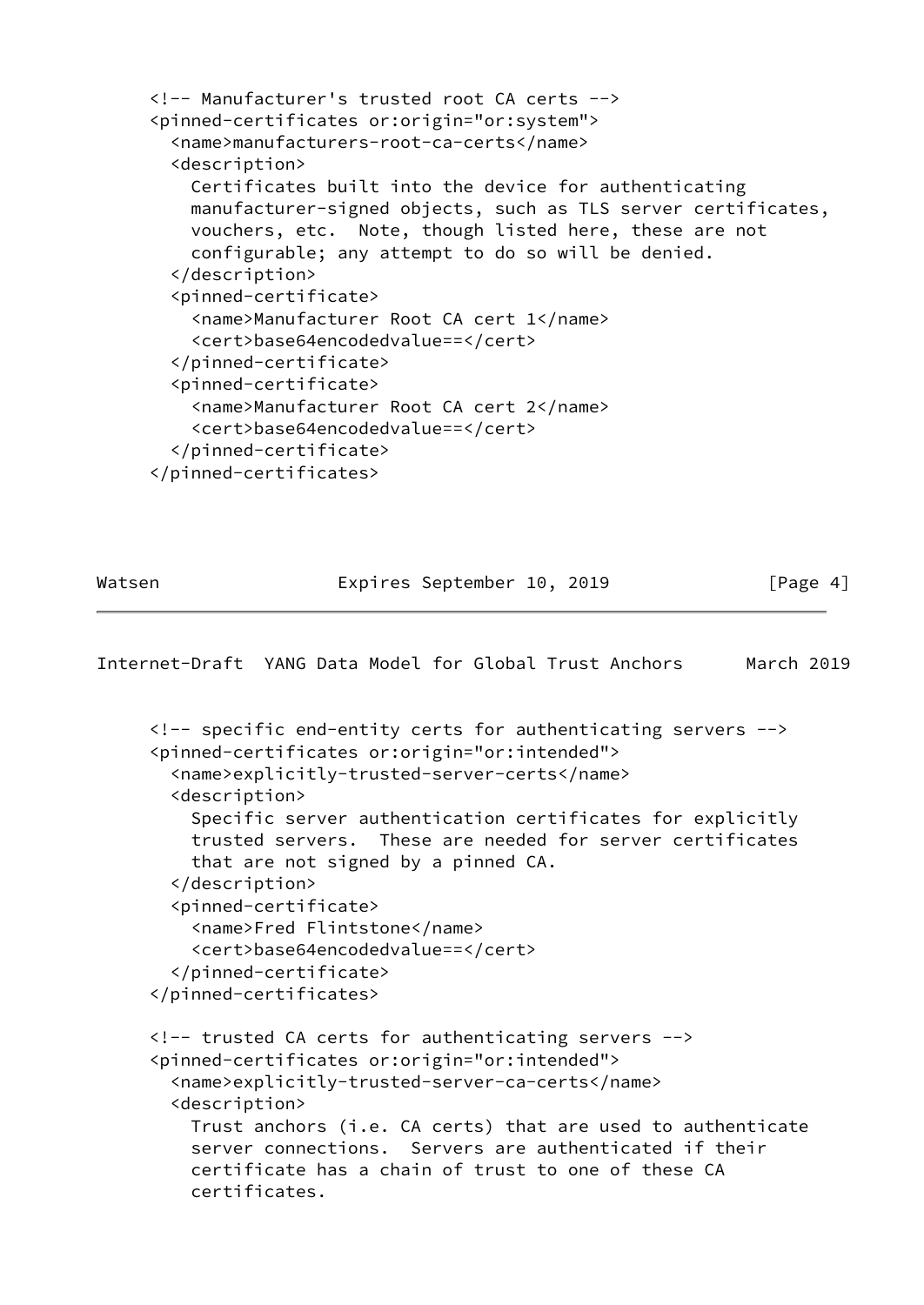```
 </description>
        <pinned-certificate>
          <name>ca.example.com</name>
          <cert>base64encodedvalue==</cert>
        </pinned-certificate>
      </pinned-certificates>
      <!-- specific end-entity certs for authenticating clients -->
      <pinned-certificates or:origin="or:intended">
        <name>explicitly-trusted-client-certs</name>
        <description>
          Specific client authentication certificates for explicitly
          trusted clients. These are needed for client certificates
          that are not signed by a pinned CA.
        </description>
        <pinned-certificate>
          <name>George Jetson</name>
          <cert>base64encodedvalue==</cert>
        </pinned-certificate>
      </pinned-certificates>
      <!-- trusted CA certs for authenticating clients -->
      <pinned-certificates or:origin="or:intended">
        <name>explicitly-trusted-client-ca-certs</name>
        <description>
          Trust anchors (i.e. CA certs) that are used to authenticate
Watsen Expires September 10, 2019 [Page 5]
Internet-Draft YANG Data Model for Global Trust Anchors March 2019
          client connections. Clients are authenticated if their
          certificate has a chain of trust to one of these CA
          certificates.
        </description>
        <pinned-certificate>
          <name>ca.example.com</name>
          <cert>base64encodedvalue==</cert>
        </pinned-certificate>
      </pinned-certificates>
      <!-- trusted CA certs for random HTTPS servers on Internet -->
      <pinned-certificates or:origin="or:system">
        <name>common-ca-certs</name>
        <description>
          Trusted certificates to authenticate common HTTPS servers.
```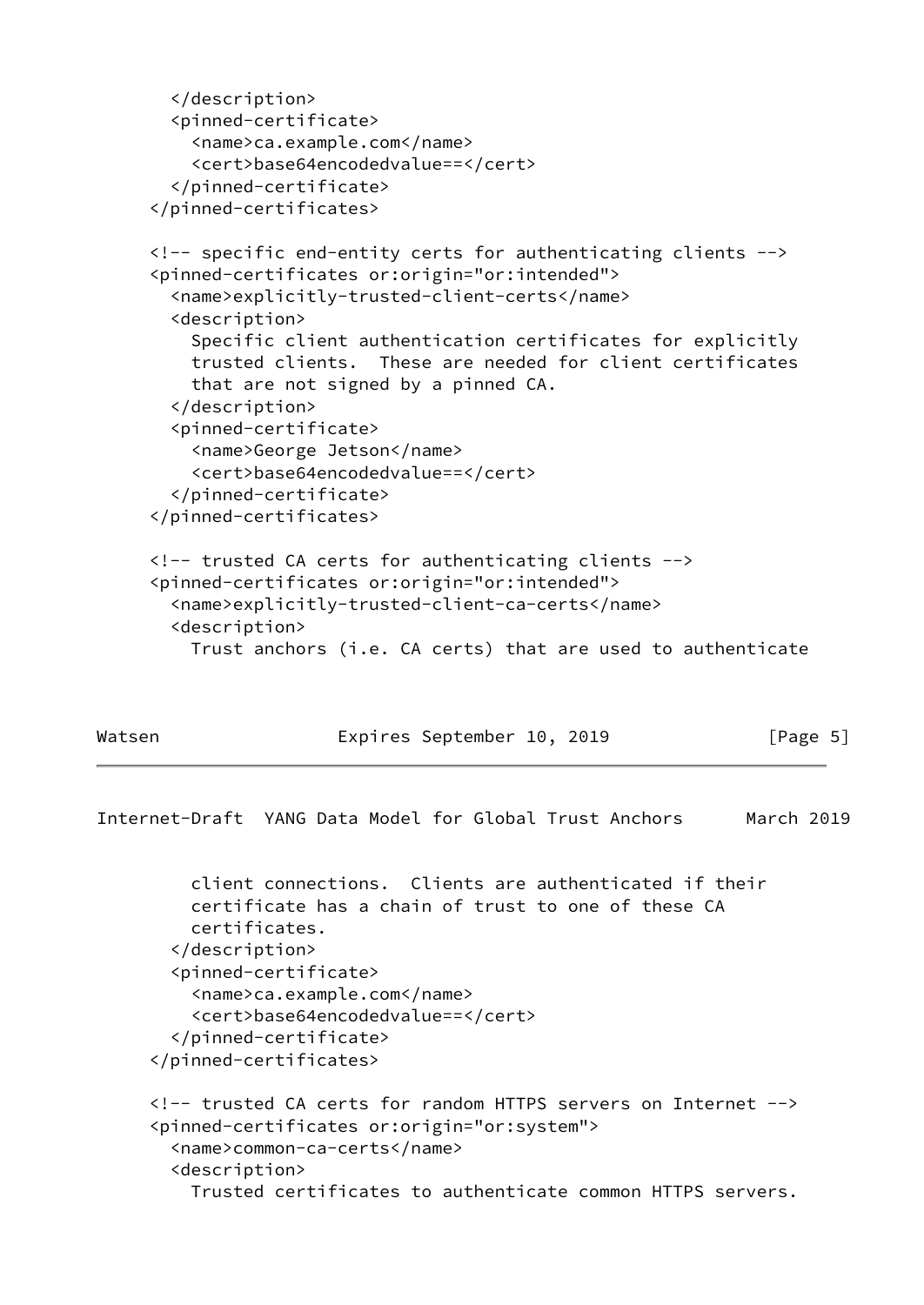```
 These certificates are similar to those that might be
     shipped with a web browser.
   </description>
   <pinned-certificate>
     <name>ex-certificate-authority</name>
     <cert>base64encodedvalue==</cert>
   </pinned-certificate>
 </pinned-certificates>
 <!-- specific SSH host keys for authenticating clients -->
 <pinned-host-keys or:origin="or:intended">
   <name>explicitly-trusted-ssh-host-keys</name>
   <description>
     Trusted SSH host keys used to authenticate SSH servers.
     These host keys would be analogous to those stored in
     a known_hosts file in OpenSSH.
   </description>
   <pinned-host-key>
     <name>corp-fw1</name>
     <host-key>base64encodedvalue==</host-key>
   </pinned-host-key>
 </pinned-host-keys>
```

```
 </trust-anchors>
```
 The following example illustrates the "certificate-expiration" notification in use with the NETCONF protocol.

Watsen **Expires September 10, 2019** [Page 6]

```
Internet-Draft YANG Data Model for Global Trust Anchors March 2019
    ========== NOTE: '\\' line wrapping per BCP XX (RFC XXXX) ===========
    <notification
      xmlns="urn:ietf:params:xml:ns:netconf:notification:1.0">
      <eventTime>2018-05-25T00:01:00Z</eventTime>
      <trust-anchors
        xmlns="urn:ietf:params:xml:ns:yang:ietf-trust-anchors">
        <pinned-certificates>
```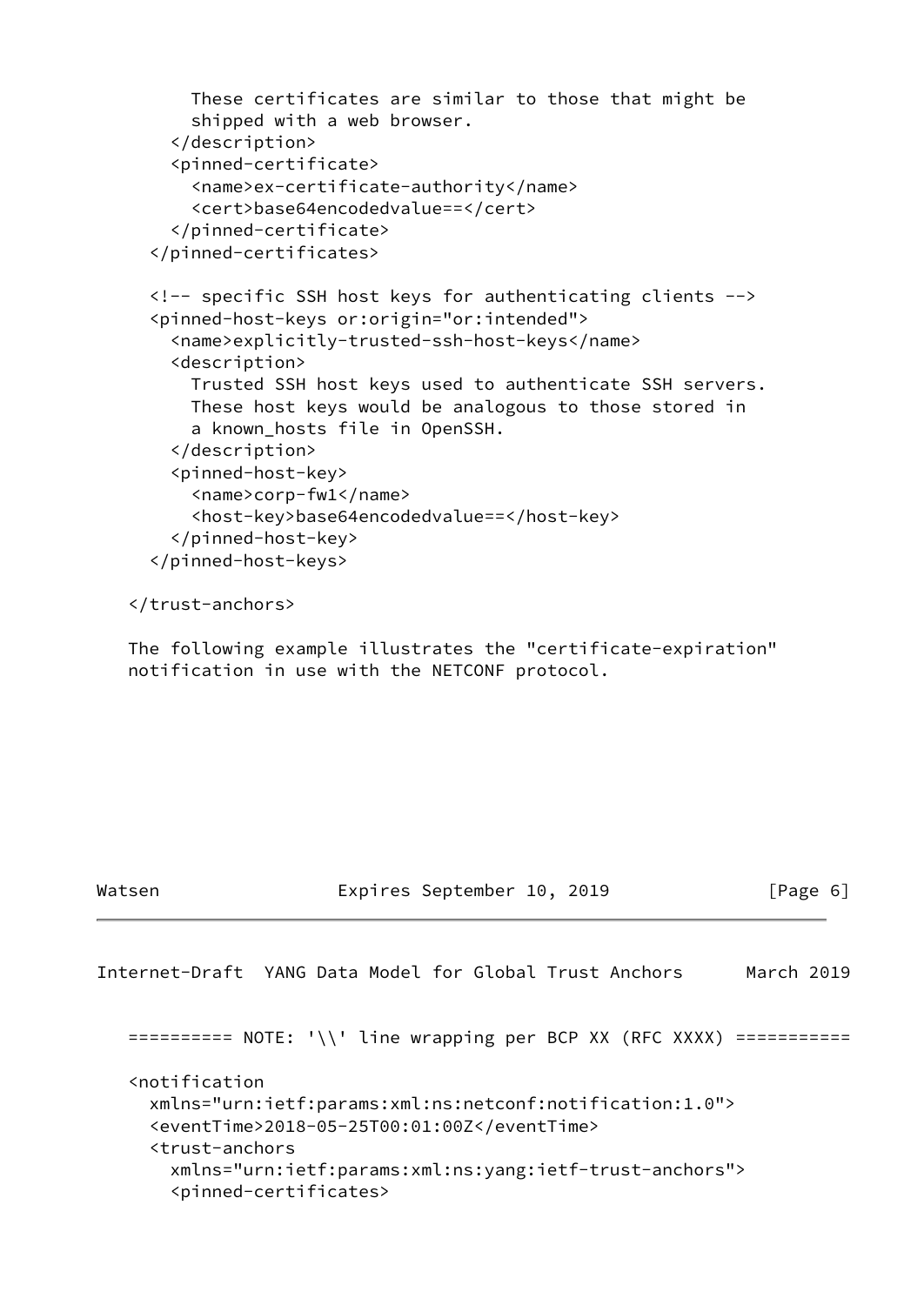```
 <name>explicitly-trusted-client-certs</name>
          <pinned-certificate>
            <name>George Jetson</name>
            <certificate-expiration>
              <expiration-date>2018-08-05T14:18:53-05:00</expiration-dat\
   \langle e \rangle </certificate-expiration>
          </pinned-certificate>
        </pinned-certificates>
      </trust-anchors>
    </notification>
2.3. YANG Module
   This YANG module imports modules from [RFC8341] and
    [I-D.ietf-netconf-crypto-types].
      <CODE BEGINS> file "ietf-trust-anchors@2019-03-09.yang"
   module ietf-trust-anchors {
      yang-version 1.1;
      namespace "urn:ietf:params:xml:ns:yang:ietf-trust-anchors";
      prefix ta;
      import ietf-netconf-acm {
        prefix nacm;
        reference
         RFC 8341: Network Configuration Access Control Model";
      }
      import ietf-crypto-types {
        prefix ct;
        reference
          "RFC YYYY: Common YANG Data Types for Cryptography";
      }
      organization
        "IETF NETCONF (Network Configuration) Working Group";
      contact
Watsen Expires September 10, 2019 [Page 7]
```
"WG Web: [<http://datatracker.ietf.org/wg/netconf/](http://datatracker.ietf.org/wg/netconf/)>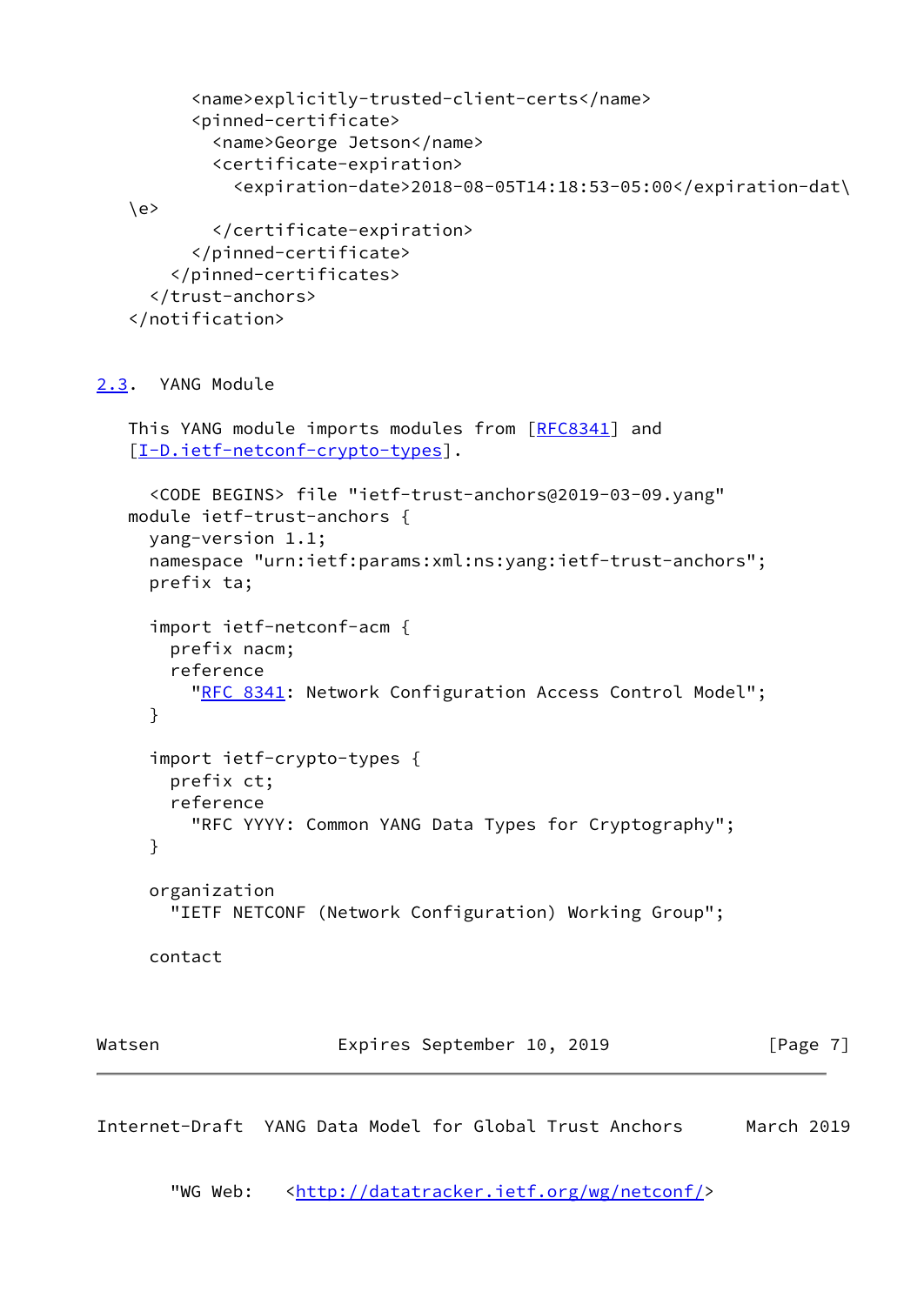```
WG List: <mailto:netconf@ietf.org>
 Author: Kent Watsen <mailto:kent+ietf@watsen.net>";
```

```
 description
```
 "This module defines a data model for configuring global trust anchors used by other data models. The data model enables the configuration of sets of trust anchors. This data model supports configuring trust anchors for both X.509 certificates and SSH host keys.

 The key words 'MUST', 'MUST NOT', 'REQUIRED', 'SHALL', 'SHALL NOT', 'SHOULD', 'SHOULD NOT', 'RECOMMENDED', 'NOT RECOMMENDED', 'MAY', and 'OPTIONAL' in this document are to be interpreted as described in [BCP 14](https://datatracker.ietf.org/doc/pdf/bcp14) [[RFC2119](https://datatracker.ietf.org/doc/pdf/rfc2119)] [\[RFC8174](https://datatracker.ietf.org/doc/pdf/rfc8174)] when, and only when, they appear in all capitals, as shown here.

> Copyright (c) 2019 IETF Trust and the persons identified as authors of the code. All rights reserved.

 Redistribution and use in source and binary forms, with or without modification, is permitted pursuant to, and subject to the license terms contained in, the Simplified BSD License set forth in [Section 4.](#page-12-1)c of the IETF Trust's Legal Provisions Relating to IETF Documents [\(http://trustee.ietf.org/license-info](http://trustee.ietf.org/license-info)).

 This version of this YANG module is part of RFC XXXX; see the RFC itself for full legal notices.";

```
 revision 2019-03-09 {
   description
     "Initial version";
   reference
     "RFC XXXX: YANG Data Model for Global Trust Anchors";
 }
 /************************************************************/
/* Typedefs for leafrefs to commonly referenced objects */ /************************************************************/
 feature x509-certificates {
   description
     "The 'x509-certificates' feature indicates that the server
      implements the /trust-anchors/pinned-certificates subtree.";
 }
```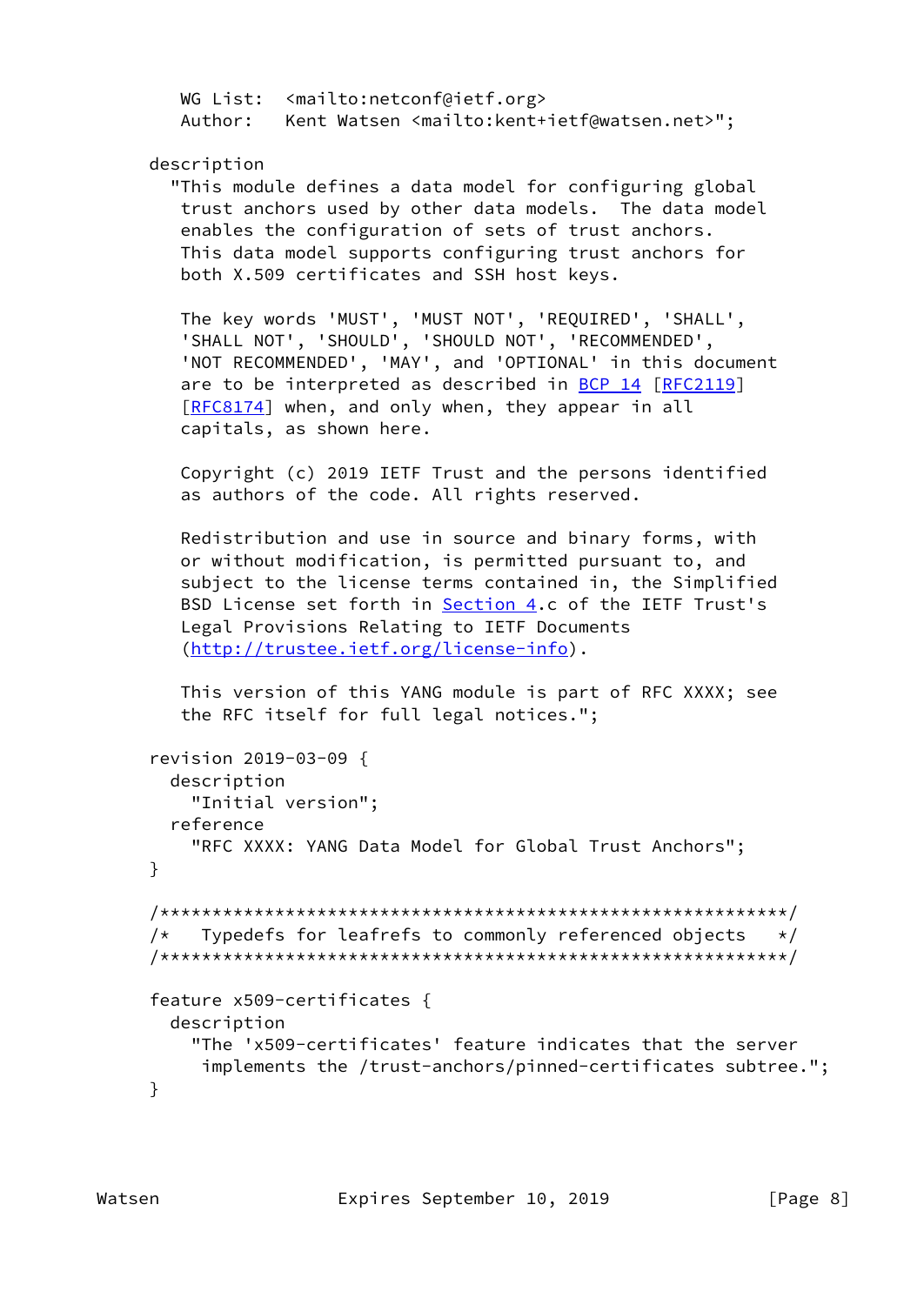```
 feature ssh-host-keys {
   description
     "The 'ssh-host-keys' feature indicates that the server
      implements the /trust-anchors/pinned-host-keys subtree.";
 }
 /************************************************************/
/* Typedefs for leafrefs to commonly referenced objects */ /************************************************************/
 typedef pinned-certificates-ref {
   type leafref {
     path "/ta:trust-anchors/ta:pinned-certificates/ta:name";
     require-instance false;
   }
   description
     "This typedef enables importing modules to easily define a
      leafref to a 'pinned-certificates' object. The require
      instance attribute is false to enable the referencing of
      pinned certificates that exist only in <operational>.";
   reference
    RFC 8342: Network Management Datastore Architecture (NMDA)";
 }
 typedef pinned-host-keys-ref {
   type leafref {
     path "/ta:trust-anchors/ta:pinned-host-keys/ta:name";
     require-instance false;
   }
   description
     "This typedef enables importing modules to easily define a
      leafref to a 'pinned-host-keys' object. The require
      instance attribute is false to enable the referencing of
      pinned host keys that exist only in <operational>.";
   reference
    RFC 8342: Network Management Datastore Architecture (NMDA)";
 }
 /*********************************/
/* Protocol accessible nodes */ /*********************************/
 container trust-anchors {
   nacm:default-deny-write;
   description
     "Contains sets of X.509 certificates and SSH host keys.";
```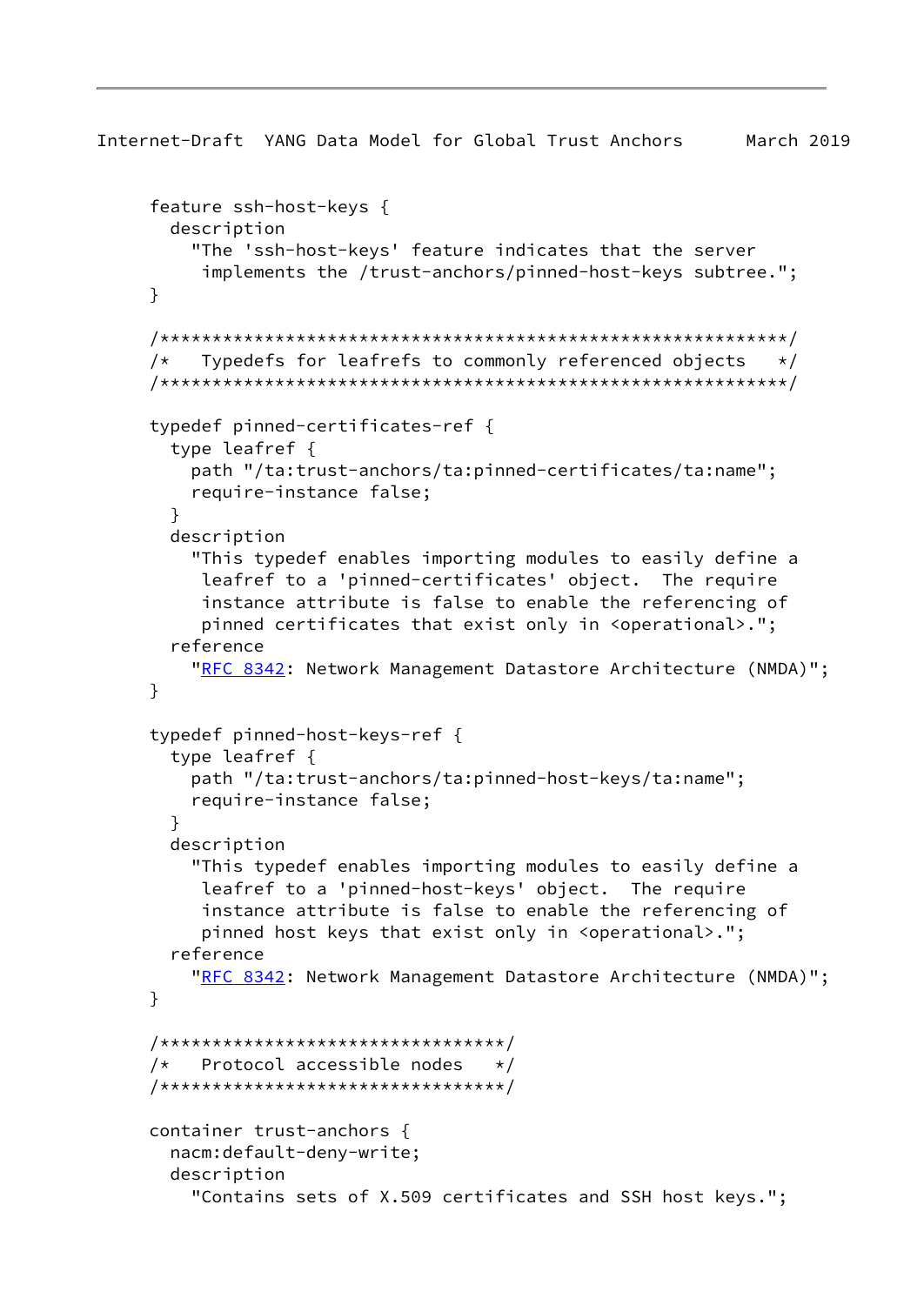```
 list pinned-certificates {
   if-feature "x509-certificates";
```

```
 key "name";
          description
            "A list of pinned certificates. These certificates can be
            used by a server to authenticate clients, or by a client
            to authenticate servers. Each list of pinned certificates
            SHOULD be specific to a purpose, as the list as a whole
            may be referenced by other modules. For instance, a
            RESTCONF server's configuration might use a specific list
            of pinned certificates for when authenticating RESTCONF
            client connections.";
          leaf name {
            type string;
           description
              "An arbitrary name for this list of pinned certificates.";
 }
          leaf description {
           type string;
           description
              "An arbitrary description for this list of pinned
              certificates.";
 }
          list pinned-certificate {
           key "name";
           description
              "A pinned certificate.";
            leaf name {
             type string;
             description
                "An arbitrary name for this pinned certificate. The
                name must be unique across all lists of pinned
                 certificates (not just this list) so that leafrefs
                 from another module can resolve to unique values.";
 }
           uses ct:trust-anchor-cert-grouping {
              refine "cert" {
               mandatory true;
 }
           }
          }
```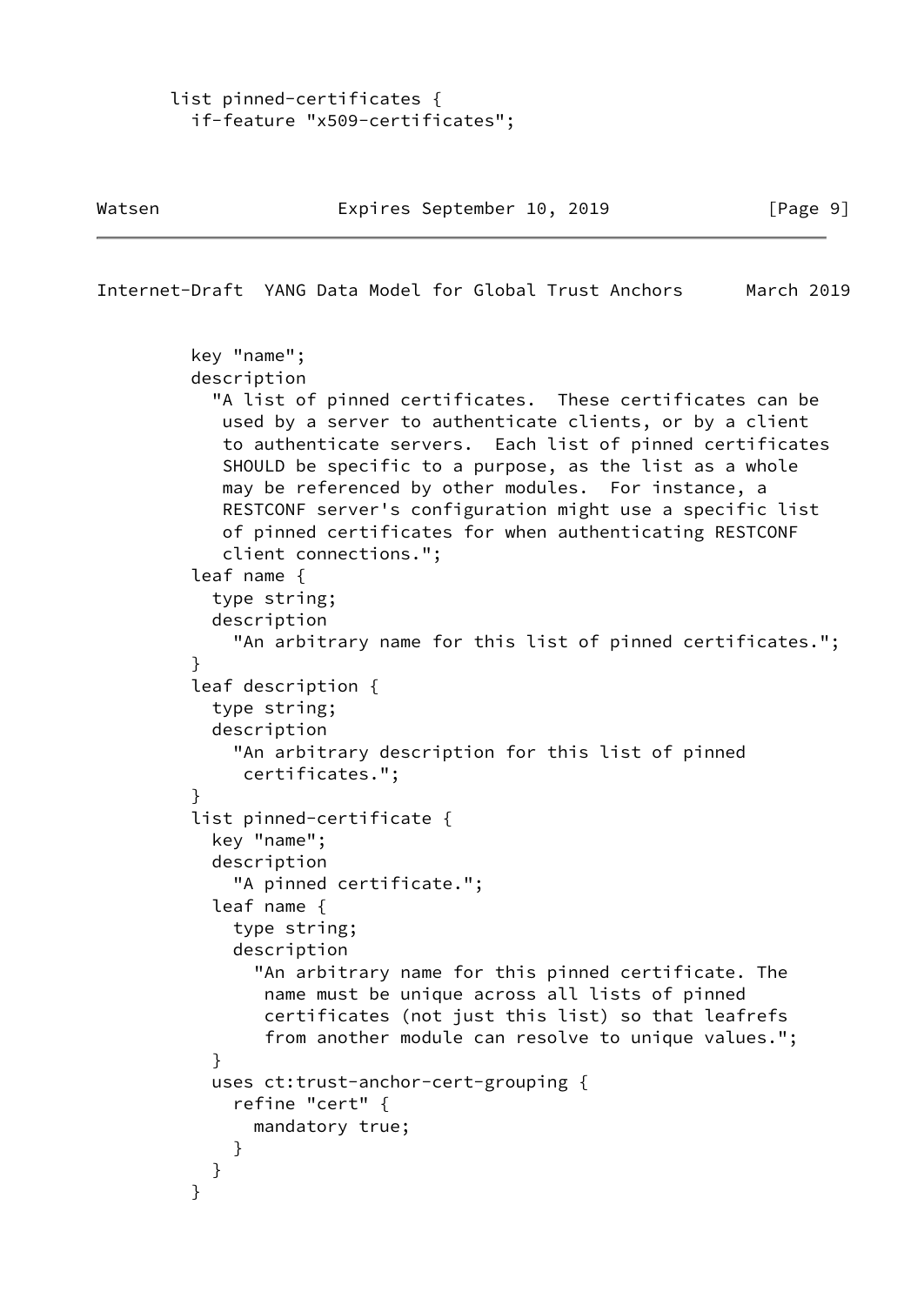```
 }
 list pinned-host-keys {
   if-feature "ssh-host-keys";
   key "name";
   description
     "A list of pinned host keys. These pinned host-keys can
      be used by clients to authenticate SSH servers. Each
      list of pinned host keys SHOULD be specific to a purpose,
      so the list as a whole may be referenced by other modules.
```
Watsen Expires September 10, 2019 [Page 10]

<span id="page-11-0"></span>Internet-Draft YANG Data Model for Global Trust Anchors March 2019

 For instance, a NETCONF client's configuration might point to a specific list of pinned host keys for when authenticating specific SSH servers."; leaf name { type string; description "An arbitrary name for this list of pinned SSH host keys."; } leaf description { type string; description "An arbitrary description for this list of pinned SSH host keys."; } list pinned-host-key { key "name"; description "A pinned host key."; leaf name { type string; description "An arbitrary name for this pinned host-key. Must be unique across all lists of pinned host-keys (not just this list) so that a leafref to it from another module can resolve to unique values."; } leaf host-key { type ct:ssh-host-key; mandatory true; description "The binary public key data for this pinned host key.";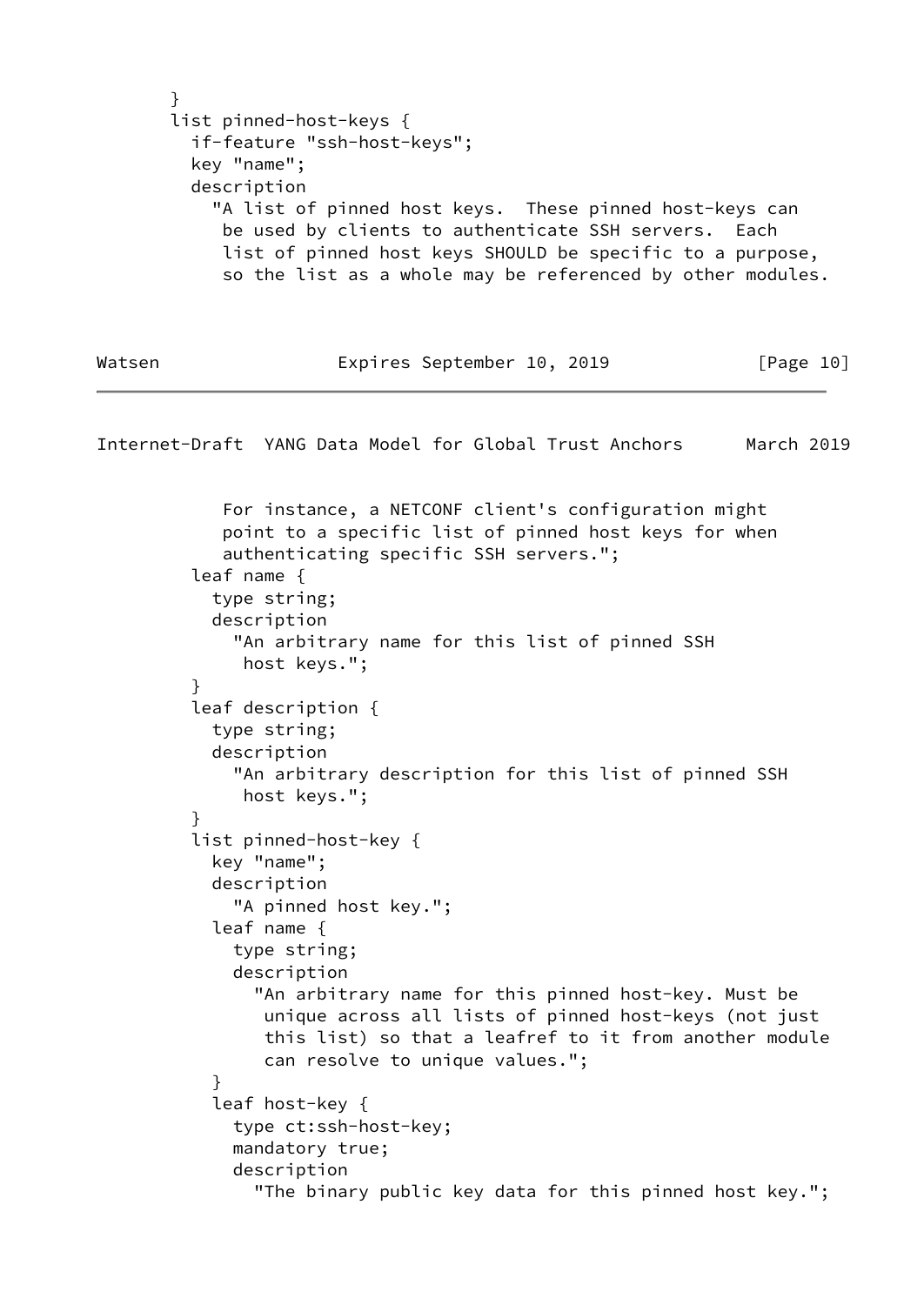```
 reference
                "RFC YYYY: Common YANG Data Types for Cryptography";
 }
         }
       }
     }
   }
     <CODE ENDS>
```
<span id="page-12-0"></span>[3](#page-12-0). Security Considerations

 The YANG module defined in this document is designed to be accessed via YANG based management protocols, such as NETCONF [\[RFC6241](https://datatracker.ietf.org/doc/pdf/rfc6241)] and RESTCONF [\[RFC8040](https://datatracker.ietf.org/doc/pdf/rfc8040)]. Both of these protocols have mandatory-toimplement secure transport layers (e.g., SSH, TLS) with mutual authentication.

Watsen **Expires September 10, 2019** [Page 11]

<span id="page-12-2"></span>Internet-Draft YANG Data Model for Global Trust Anchors March 2019

 The NETCONF access control model (NACM) [\[RFC8341](https://datatracker.ietf.org/doc/pdf/rfc8341)] provides the means to restrict access for particular users to a pre-configured subset of all available protocol operations and content.

 There are a number of data nodes defined in this YANG module that are writable/creatable/deletable (i.e., config true, which is the default). These data nodes may be considered sensitive or vulnerable in some network environments. Write operations (e.g., edit-config) to these data nodes without proper protection can have a negative effect on network operations. These are the subtrees and data nodes and their sensitivity/vulnerability:

 /: The entire data tree defined by this module is sensitive to write operations. For instance, the addition or removal of any trust anchor may dramatically alter the implemented security policy. For this reason, the NACM extension "default-deny write" has been set for the entire data tree.

 None of the readable data nodes in this YANG module are considered sensitive or vulnerable in network environments.

 This module does not define any RPCs, actions, or notifications, and thus the security consideration for such is not provided here.

<span id="page-12-1"></span>[4](#page-12-1). IANA Considerations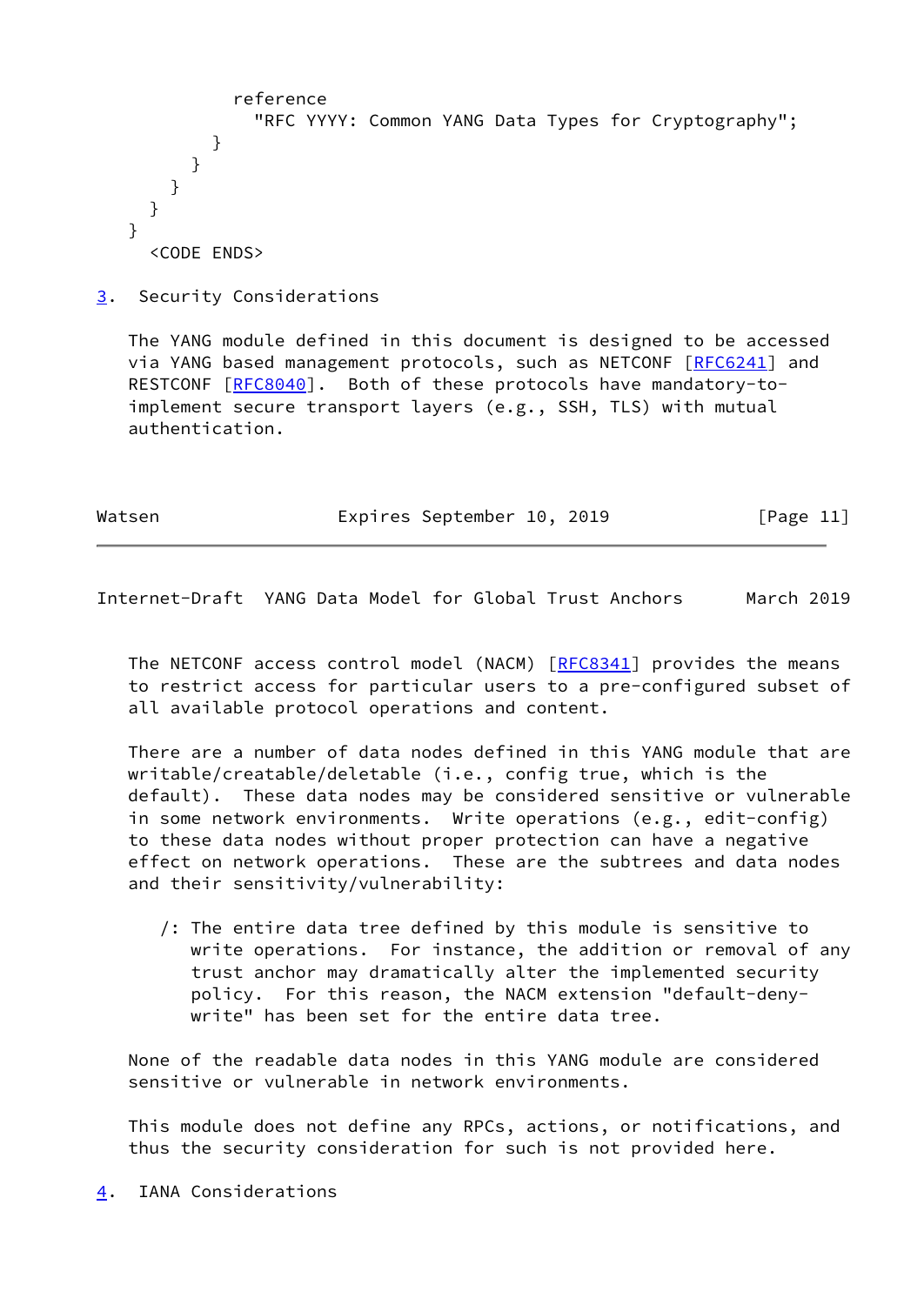## <span id="page-13-0"></span>[4.1](#page-13-0). The IETF XML Registry

 This document registers one URI in the "ns" subregistry of the IETF XML Registry [\[RFC3688](https://datatracker.ietf.org/doc/pdf/rfc3688)]. Following the format in [RFC3688], the following registration is requested:

 URI: urn:ietf:params:xml:ns:yang:ietf-trust-anchors Registrant Contact: The NETCONF WG of the IETF. XML: N/A, the requested URI is an XML namespace.

<span id="page-13-1"></span>[4.2](#page-13-1). The YANG Module Names Registry

 This document registers one YANG module in the YANG Module Names registry [\[RFC6020](https://datatracker.ietf.org/doc/pdf/rfc6020)]. Following the format in [RFC6020], the the following registration is requested:

| name:      | ietf-trust-anchors                             |
|------------|------------------------------------------------|
| namespace: | urn:ietf:params:xml:ns:yang:ietf-trust-anchors |
| prefix:    | ta                                             |
| reference: | RFC XXXX                                       |

| Watsen |
|--------|
|        |

Expires September 10, 2019 [Page 12]

<span id="page-13-3"></span>Internet-Draft YANG Data Model for Global Trust Anchors March 2019

<span id="page-13-2"></span>[5](#page-13-2). References

<span id="page-13-4"></span>[5.1](#page-13-4). Normative References

<span id="page-13-5"></span> [I-D.ietf-netconf-crypto-types] Watsen, K. and H. Wang, "Common YANG Data Types for Cryptography", [draft-ietf-netconf-crypto-types-02](https://datatracker.ietf.org/doc/pdf/draft-ietf-netconf-crypto-types-02) (work in progress), October 2018.

- [RFC2119] Bradner, S., "Key words for use in RFCs to Indicate Requirement Levels", [BCP 14](https://datatracker.ietf.org/doc/pdf/bcp14), [RFC 2119](https://datatracker.ietf.org/doc/pdf/rfc2119), DOI 10.17487/RFC2119, March 1997, <[https://www.rfc-editor.org/info/rfc2119>](https://www.rfc-editor.org/info/rfc2119).
- [RFC7950] Bjorklund, M., Ed., "The YANG 1.1 Data Modeling Language", [RFC 7950,](https://datatracker.ietf.org/doc/pdf/rfc7950) DOI 10.17487/RFC7950, August 2016, <[https://www.rfc-editor.org/info/rfc7950>](https://www.rfc-editor.org/info/rfc7950).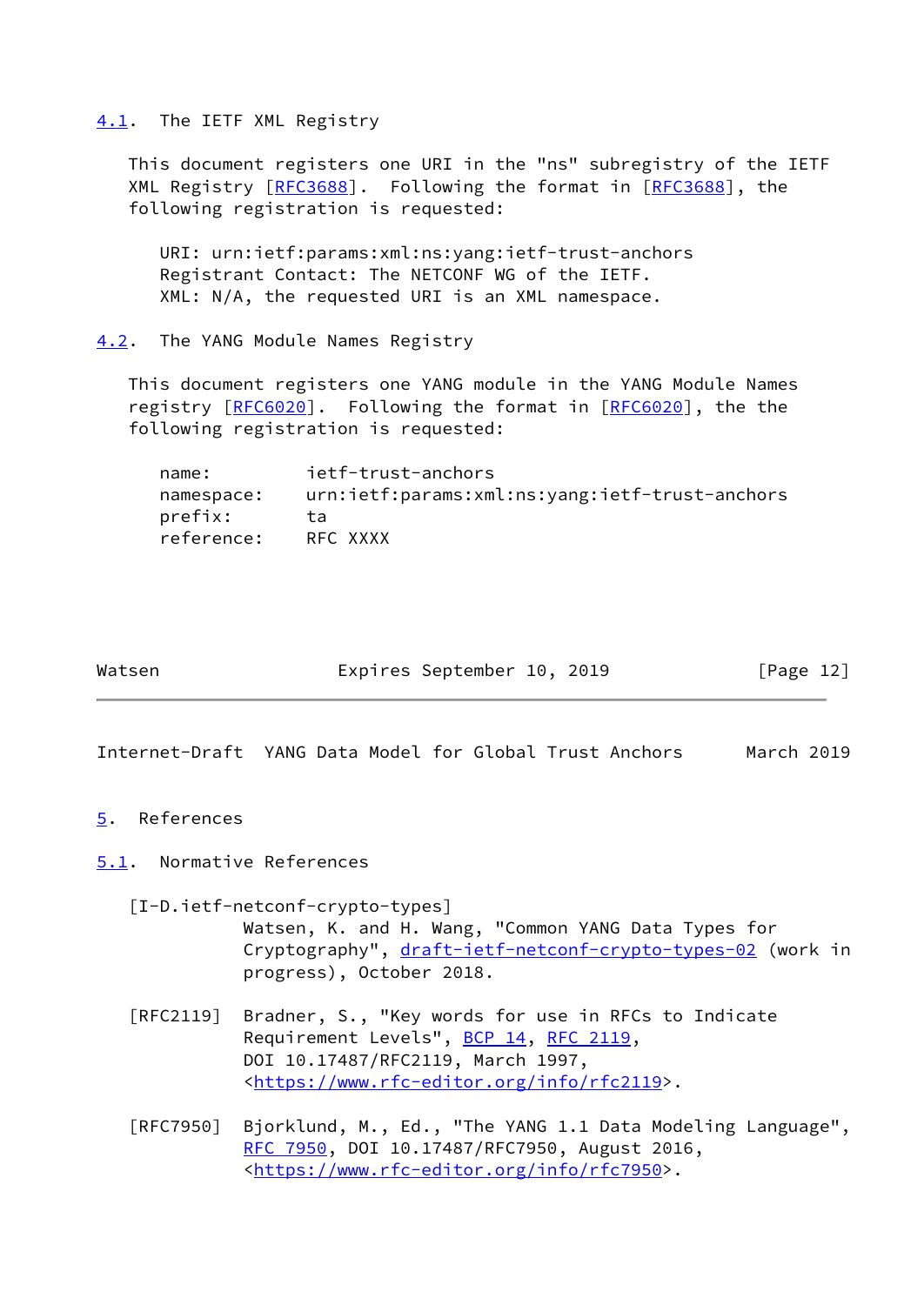- [RFC8174] Leiba, B., "Ambiguity of Uppercase vs Lowercase in [RFC](https://datatracker.ietf.org/doc/pdf/rfc2119) [2119](https://datatracker.ietf.org/doc/pdf/rfc2119) Key Words", [BCP 14](https://datatracker.ietf.org/doc/pdf/bcp14), [RFC 8174,](https://datatracker.ietf.org/doc/pdf/rfc8174) DOI 10.17487/RFC8174, May 2017, [<https://www.rfc-editor.org/info/rfc8174](https://www.rfc-editor.org/info/rfc8174)>.
- [RFC8341] Bierman, A. and M. Bjorklund, "Network Configuration Access Control Model", STD 91, [RFC 8341](https://datatracker.ietf.org/doc/pdf/rfc8341), DOI 10.17487/RFC8341, March 2018, <[https://www.rfc-editor.org/info/rfc8341>](https://www.rfc-editor.org/info/rfc8341).
- <span id="page-14-0"></span>[5.2](#page-14-0). Informative References
	- [RFC3688] Mealling, M., "The IETF XML Registry", [BCP 81](https://datatracker.ietf.org/doc/pdf/bcp81), [RFC 3688](https://datatracker.ietf.org/doc/pdf/rfc3688), DOI 10.17487/RFC3688, January 2004, <[https://www.rfc-editor.org/info/rfc3688>](https://www.rfc-editor.org/info/rfc3688).
	- [RFC6020] Bjorklund, M., Ed., "YANG A Data Modeling Language for the Network Configuration Protocol (NETCONF)", [RFC 6020](https://datatracker.ietf.org/doc/pdf/rfc6020), DOI 10.17487/RFC6020, October 2010, <[https://www.rfc-editor.org/info/rfc6020>](https://www.rfc-editor.org/info/rfc6020).
	- [RFC6241] Enns, R., Ed., Bjorklund, M., Ed., Schoenwaelder, J., Ed., and A. Bierman, Ed., "Network Configuration Protocol (NETCONF)", [RFC 6241,](https://datatracker.ietf.org/doc/pdf/rfc6241) DOI 10.17487/RFC6241, June 2011, <[https://www.rfc-editor.org/info/rfc6241>](https://www.rfc-editor.org/info/rfc6241).
	- [RFC8040] Bierman, A., Bjorklund, M., and K. Watsen, "RESTCONF Protocol", [RFC 8040](https://datatracker.ietf.org/doc/pdf/rfc8040), DOI 10.17487/RFC8040, January 2017, <[https://www.rfc-editor.org/info/rfc8040>](https://www.rfc-editor.org/info/rfc8040).

| Watsen | Expires September 10, 2019 |  | [Page 13] |
|--------|----------------------------|--|-----------|
|        |                            |  |           |

- [RFC8340] Bjorklund, M. and L. Berger, Ed., "YANG Tree Diagrams", [BCP 215](https://datatracker.ietf.org/doc/pdf/bcp215), [RFC 8340,](https://datatracker.ietf.org/doc/pdf/rfc8340) DOI 10.17487/RFC8340, March 2018, <[https://www.rfc-editor.org/info/rfc8340>](https://www.rfc-editor.org/info/rfc8340).
- [RFC8342] Bjorklund, M., Schoenwaelder, J., Shafer, P., Watsen, K., and R. Wilton, "Network Management Datastore Architecture (NMDA)", [RFC 8342,](https://datatracker.ietf.org/doc/pdf/rfc8342) DOI 10.17487/RFC8342, March 2018, <[https://www.rfc-editor.org/info/rfc8342>](https://www.rfc-editor.org/info/rfc8342).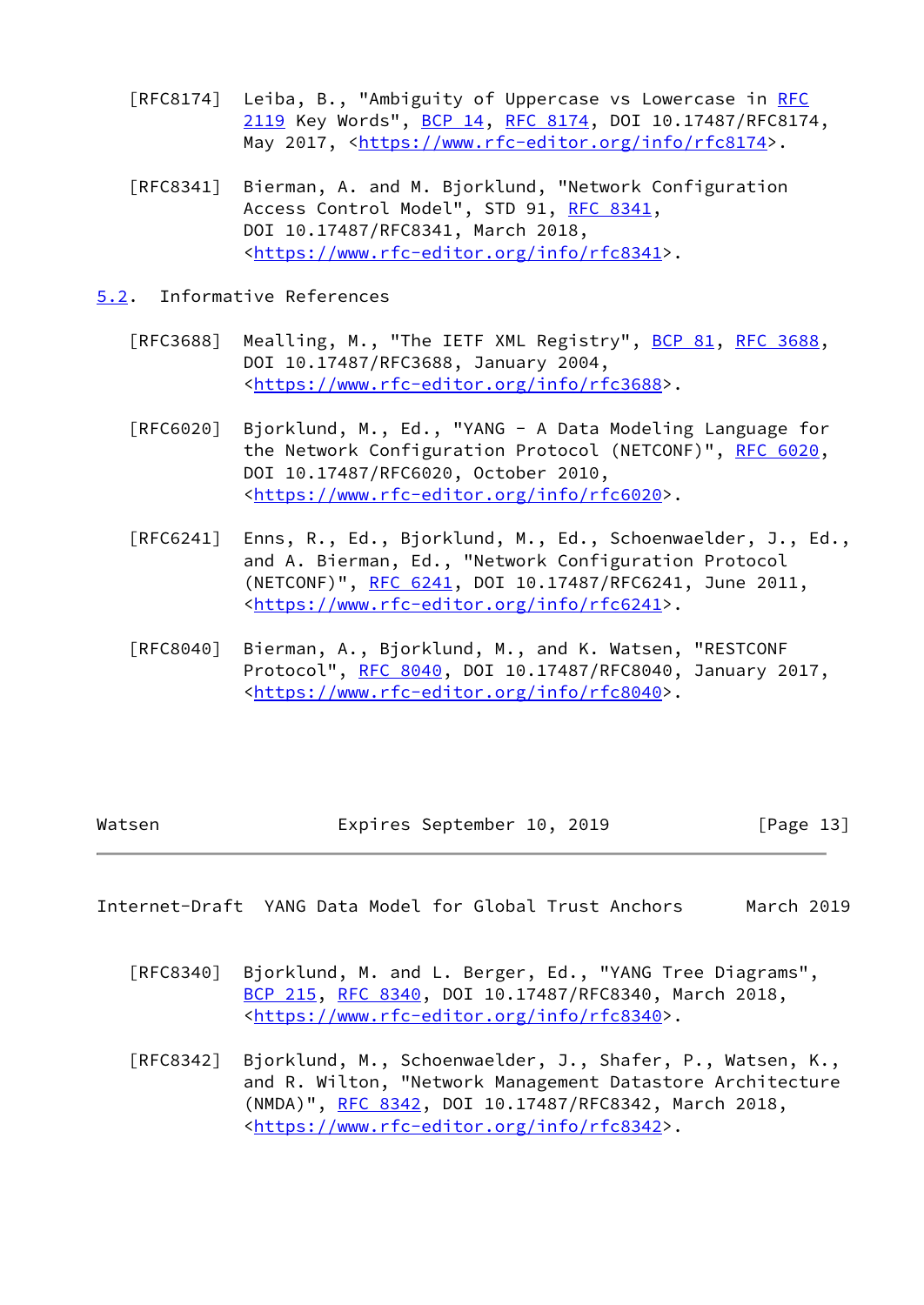Watsen **Expires September 10, 2019** [Page 14]

<span id="page-15-1"></span>Internet-Draft YANG Data Model for Global Trust Anchors March 2019

<span id="page-15-0"></span>[Appendix A.](#page-15-0) Change Log

<span id="page-15-2"></span>[A.1](#page-15-2). 00 to 01